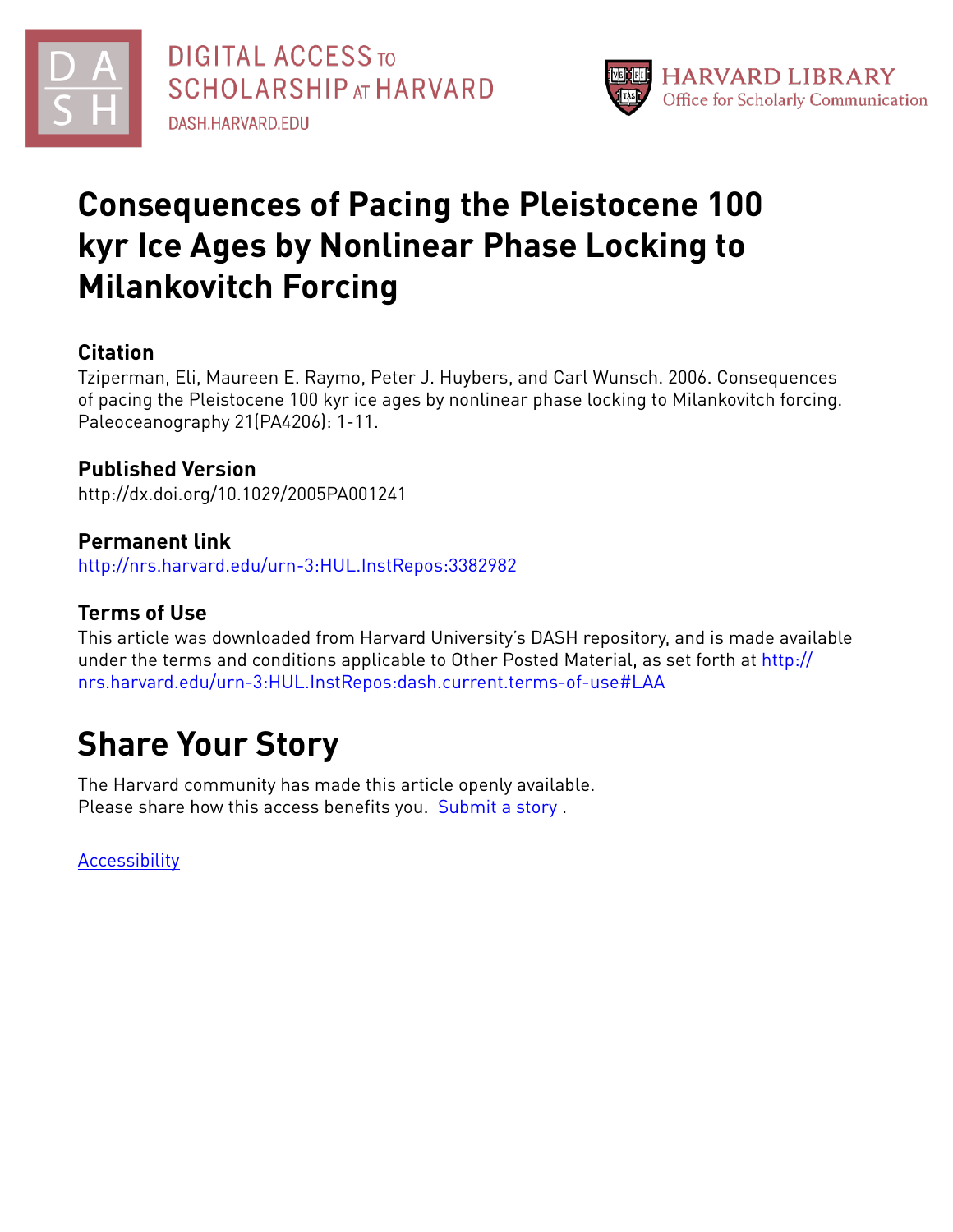

## Consequences of pacing the Pleistocene 100 kyr ice ages by nonlinear phase locking to Milankovitch forcing

Eli Tziperman,<sup>1</sup> Maureen E. Raymo,<sup>2</sup> Peter Huybers,<sup>3</sup> and Carl Wunsch<sup>4</sup>

Received 10 November 2005; revised 15 May 2006; accepted 6 July 2006; published 10 November 2006.

[1] The consequences of the hypothesis that Milankovitch forcing affects the phase (e.g., termination times) of the 100 kyr glacial cycles via a mechanism known as ''nonlinear phase locking'' are examined. Phase locking provides a mechanism by which Milankovitch forcing can act as the ''pacemaker'' of the glacial cycles. Nonlinear phase locking can determine the timing of the major deglaciations, nearly independently of the specific mechanism or model that is responsible for these cycles as long as this mechanism is suitably nonlinear. A consequence of this is that the fit of a certain model output to the observed ice volume record cannot be used as an indication that the glacial mechanism in this model is necessarily correct. Phase locking to obliquity and possibly precession variations is distinct from mechanisms relying on a linear or nonlinear amplification of the eccentricity forcing. Nonlinear phase locking may determine the phase of the glacial cycles even in the presence of noise in the climate system and can be effective at setting glacial termination times even when the precession and obliquity bands account only for a small portion of the total power of an ice volume record. Nonlinear phase locking can also result in the observed ''quantization'' of the glacial period into multiples of the obliquity or precession periods.

Citation: Tziperman, E., M. E. Raymo, P. Huybers, and C. Wunsch (2006), Consequences of pacing the Pleistocene 100 kyr ice ages by nonlinear phase locking to Milankovitch forcing, Paleoceanography, 21, PA4206, doi:10.1029/2005PA001241.

### 1. Introduction

[2] Hays et al. [1976] established that Milankovitch forcing (i.e., variations in orbital parameters and their effect on the insolation at the top of the atmosphere) plays a role in glacial cycle dynamics. However, precisely what that role is, and what is meant by ''Milankovitch theories'' remains unclear despite decades of work on the subject [e.g., Wunsch, 2004; Rial and Anaclerio, 2000]. Current views vary from the inference that Milankovitch variations in insolation drives the glacial cycle (i.e., the cycles would not exist without Milankovitch variations), to the Milankovitch forcing causing only weak climate perturbations superimposed on the glacial cycles. A further possibility is that the primary influence of the Milankovitch forcing is to set the frequency and phase of the cycles (e.g., controlling the timing of glacial terminations or of glacial inceptions). In the latter case, glacial cycles would exist even in the absence of the insolation changes, but with different timing.

Copyright 2006 by the American Geophysical Union. 0883-8305/06/2005PA001241\$12.00

[3] Here we consider the possibility that Milankovitch forcing could affect the phase of the glacial cycles via a mechanism known as ''nonlinear phase locking,'' following the pioneering work on the role of phase locking to Milankovitch forcing by Saltzman and collaborators [e.g., Saltzman et al., 1984] and as more specifically proposed by Gildor and Tziperman [2000]. We describe the nonlinear phase locking mechanism and show how it could permit Milankovitch forcing to ''pace'' the glacial cycles. These ideas are demonstrated using a simple model of the glacial cycles.

[4] Our main message, however, is that the timing of the major deglaciations can be set by Milankovitch forcing nearly independent of the specific mechanism (or model) that is responsible for these cycles. Thus distinguishing between different models by their fit to the ice volume proxy record is therefore difficult.

[5] ''Nonlinear phase locking'' may be briefly summarized with the help of Figure 1b which shows time series of land ice volume from two model runs starting from two different initial conditions (thin color lines). In the presence of Milankovitch forcing (affecting ablation in the model), the glacial cycle phase (e.g., termination times) is independent of the initial conditions of the climate system after some initial adjustment period.

[6] The purpose of this paper is to examine the case for nonlinear phase locking setting the phase of the glacial cycles and to study some of the consequences of this hypothesis. A condition for the phase locking mechanism to work is that the 100 kyr cycles are the result of some nonlinear process of very general type. We will show that the phase locking mechanism can explain why very differ-

<sup>&</sup>lt;sup>1</sup>Department of Earth and Planetary Sciences and Division of Engineering and Applied Sciences, Harvard University, Cambridge, Massachusetts, USA. <sup>2</sup>

Department of Earth Sciences, Boston University, Boston, Massachusetts, USA.

<sup>&</sup>lt;sup>3</sup>Woods Hole Oceanographic Institution, Woods Hole, Massachusetts, USA.

Department of Earth, Atmospheric and Planetary Sciences, Massachusetts Institute of Technology, Cambridge, Massachusetts, USA.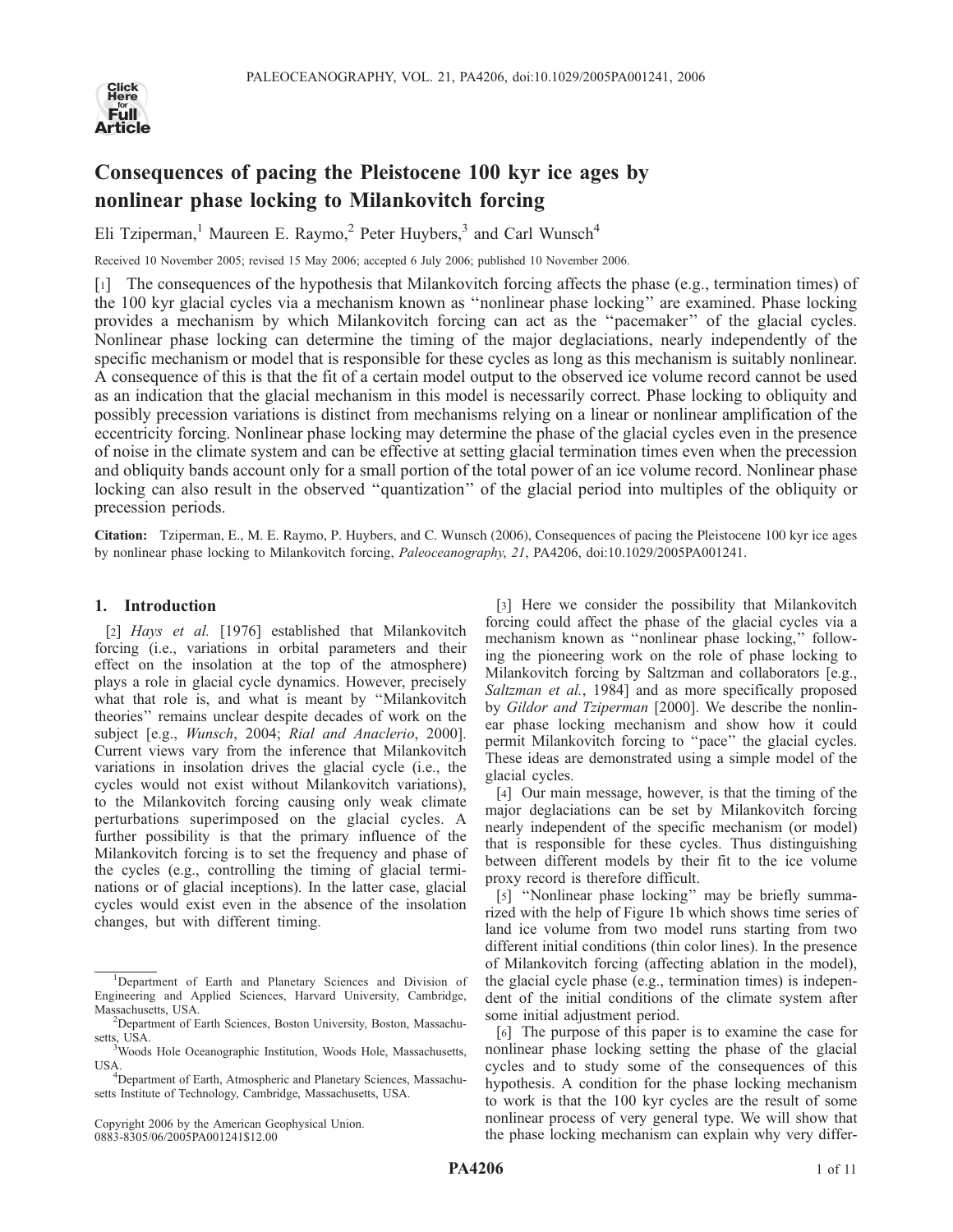

**Figure 1.** Phase locking to Milankovitch forcing. The gray curve is the proxy  $\delta^{18}$ O compilation of Huybers and Wunsch [2004]; the thin color curves are ice volume time series from different model runs using different initial conditions. The model description is given in Appendix A. (a) A model run with no Milankovitch forcing. (b) Model forced by and phase locked to Milankovitch forcing (65N summer insolation). (c) Model run forced by and phase locked to a periodic 40 kyr forcing (i.e., not the obliquity time series but a sine wave with a 40 kyr period). (d) Model forced by obliquity variations only. (e) Model forced by precession only. (f) Same as Figure 1b but in the presence of noise.

ent physical mechanisms and models [e.g., Pollard, 1982; Berger and Loutre, 1996; Saltzman et al., 1984; Hyde and Peltier, 1987; Maasch and Saltzman, 1990; Saltzman and Verbitsky, 1994; Paillard, 1998; Gildor and Tziperman, 2000; Ashkenazy and Tziperman, 2004; Huybers and Wunsch, 2005] are all able to produce a good fit to the observed ice volume record. A consequence of the efficiency of nonlinear phase locking in many different models is that it is too simple to obtain a good fit to SPECMAP-like records [Imbrie et al., 1984] by including Milankovitch forcing in a given model. We therefore emphasize that obtaining such a fit by a given model (including the highly idealized and unrealistic model used here) is not necessarily an indication that the glacial mechanism represented by this model is correct.

[7] *Wunsch* [2004] showed that the spectral power within the precession and obliquity Milankovitch bands is only a small fraction of the total power in the observed proxy time series. Does this mean that Milankovitch forcing does not play a significant role in glacial dynamics? We try to address this question by showing that in many models, even when the Milankovitch forcing completely determines the model termination times of the ice ages via nonlinear phase locking, the Milankovitch period bands of 19, 23 and 41 kyr are still responsible for only a small fraction of the spectral power, as observed.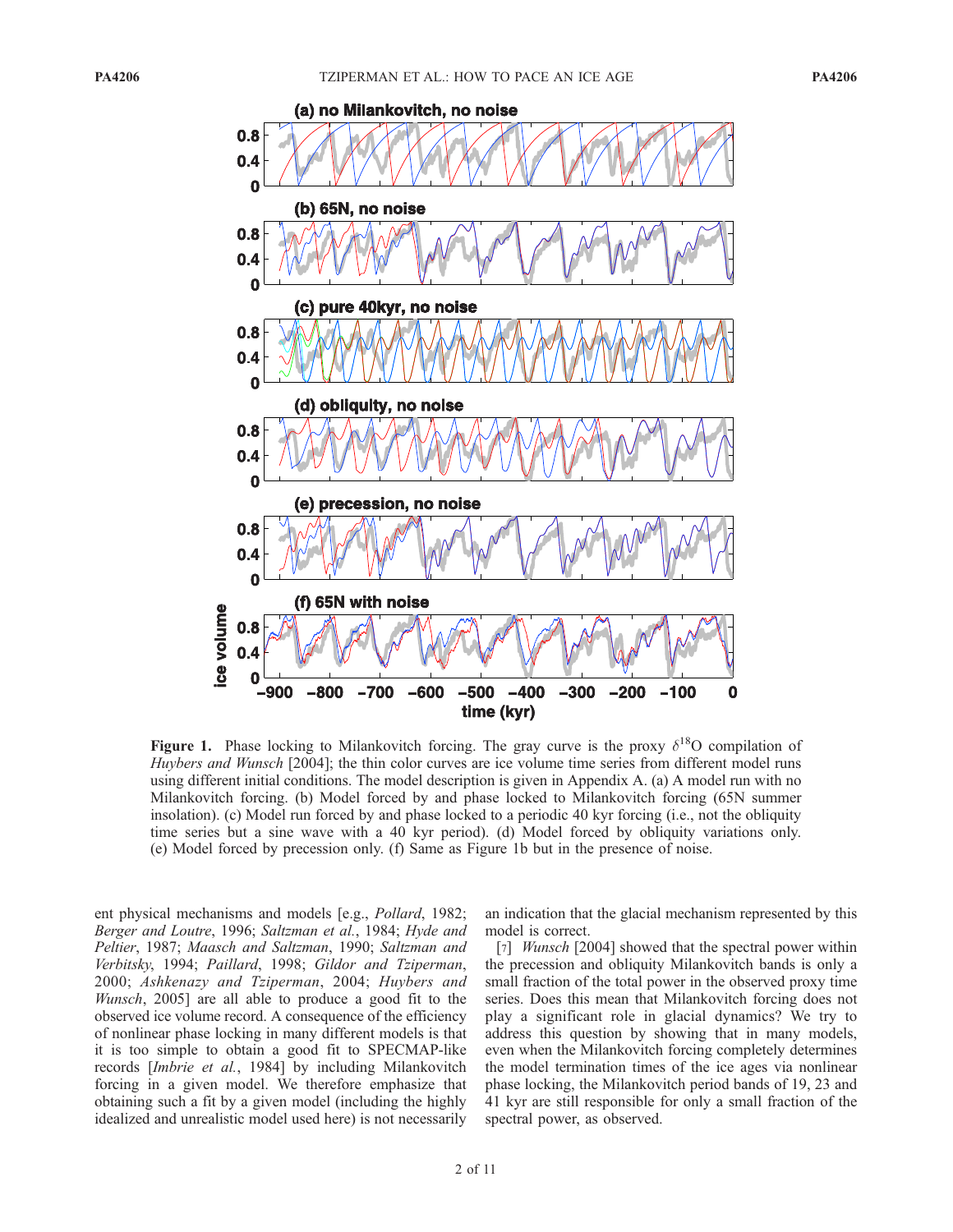[8] The climate system is characterized by processes that operate on multiple timescales. The shorter-timescale variability, often represented and thought of as a stochastic (noise) process, almost certainly affects the glacial cycle dynamics, as well as the proxy records that are used to study glacial cycles. Wunsch [2004] has shown that glacial cycles may be consistently fit by a ''linear'' random process (defined in section 3.2, equation (3)), except for short segments associated with the glacial terminations. This raises the important question of whether one may rule out a deterministic ''nonlinear'' mechanism for the glacial cycles. We demonstrate that the very fact that the observed record may be fit with a linear stochastic process does not necessarily imply that the underlying mechanism is linear or stochastic. We also show that the phase locking mechanism can set the phase of the ice ages even in the presence of noise.

[9] Many investigators have looked for a consistent and uniform phase relation between Milankovitch forcing and termination times in proxy climate records [e.g., Imbrie et al., 1992; Raymo, 1997]. Major obstacles are the timescale uncertainties and the potentially nonlinear relationship between Milankovitch forcing and the glacial response. Recently, Huybers and Wunsch [2005] found a consistent phase relation between terminations and obliquity, but age uncertainties prevented them from determining whether precession also helps phase lock the glacial cycles.

[10] Should one expect an exact relationship between Milankovitch forcing and each termination [Huybers and Wunsch, 2005] if termination times are set by nonlinear phase locking? We show below that in one simple model used here, terminations may initiate at minimum highlatitude summer insolation forcing at one time, and at nonminimum insolation phase at other times. This leaves open the possibility that nonlinear phase locking to Milankovitch forcing is responsible for the pacing of the glacial cycles even if a variable phase relation between them is observed.

[11] A related issue concerns determining which of the Milankovitch frequencies acts as the pacemaker: For example, is it obliquity or precession that is more critical? We show that the fact that the Milankovitch forcing is not a pure sine wave with a single frequency of 41 kyr or 23 kyr, and the strong amplitude modulation of the orbital forcing may determine the particular observed ice age termination times. Thus a unique phase locking probably requires the broadband nature of the Milankovitch forcing. The nonperiodic nature of the obliquity and precession parameters may be critical, although with the available data we cannot determine if either of these two orbital parameters dominates the phase locking.

[12] In the following sections we explain the phase locking mechanism and its implications (section 2), consider the effects of noise on the dynamics of the phase-locked glacial cycles (section 3, which is more technical and may perhaps be skipped on first reading), interpret the results of other studies from the perspective of phase locking (section 4), and conclude in section 5. The highly simplified model used here is described in the appendix.

### 2. Phase Locking: A Candidate for the Glacial Cycle Pacing Mechanism

### 2.1. Mechanism of Phase Locking, Linear Versus Nonlinear Oscillations

[13] The term "phase locking" has been used in many different and perhaps even ambiguous ways in past works on glacial cycles, and it is worthwhile explaining what precisely is meant here by this term. The phenomenon of nonlinear phase locking was discovered by the Dutch physicist Huygens [Huygens, 1669] in the 17th century. He noted that two pendulum clocks that are suspended from the same wooden frame (such that minute vibrations can pass from one to the other) became synchronous, although the time shown by the two drifted apart when the clocks were separated. In the context of glacial cycles and Milankovitch forcing, one could think of the Milankovitch forcing (specifically, the precession and obliquity variations and their effects on the insolation) as being one clock. The second clock would be the glacial cycles, and the interaction between the two is one-sided with Milankovitch forcing being an ''external clock'' affecting the glacial cycles but not being affected by them [Gildor and Tziperman, 2000] (although see Bills [1994]). Moreover, because the frequencies of precession and obliquity are significantly different from that of the 100 kyr ice volume cycles, the phase locking cannot take the form of synchronous oscillations, but a somewhat different form as we explain shortly.

[14] Figure 1 demonstrates how phase locking to Milankovitch forcing affects glacial cycles in an idealized model. Figure 1a shows glacial oscillations in this model in the absence of any Milankovitch forcing. The different time series shown by the thin color lines correspond to model runs using different initial conditions for the ice volume, while the thicker gray curve is the  $\delta^{18}$ O proxy data compilation of Huybers and Wunsch [2004] (similar results are obtained when comparing to the compilation of *Lisiecki and Raymo* [2005] or to SPECMAP). Figure 1b shows two ice volume time series from the same model, with the only difference being that Milankovitch forcing is now included in the model dynamics (in the representation of the ablation; see Appendix A). Note that in this case the initially different model solutions all converge to a single time series within a few hundred thousands years (see merging of thin colored lines in Figure 1b). This results from the model glacial cycles becoming ''phase locked'' to the external Milankovitch "clock." Of interest, of course, is that this phase locked model time series also roughly fits the observed proxy ice volume record (thick gray line) quite well for such a simple model (although note the misfit at the last termination).

[15] Phase locking is abundant in nature, resulting, for example, in the synchronization of planetary motion. For example, the moon spins exactly once around itself for every rotation around the Earth, which is a 1:1 phase locking, also termed 1:1 ''nonlinear resonance'' (which is synonymous with "nonlinear phase locking"); the planet Mercury turns three times for every two orbits around the Sun, which is a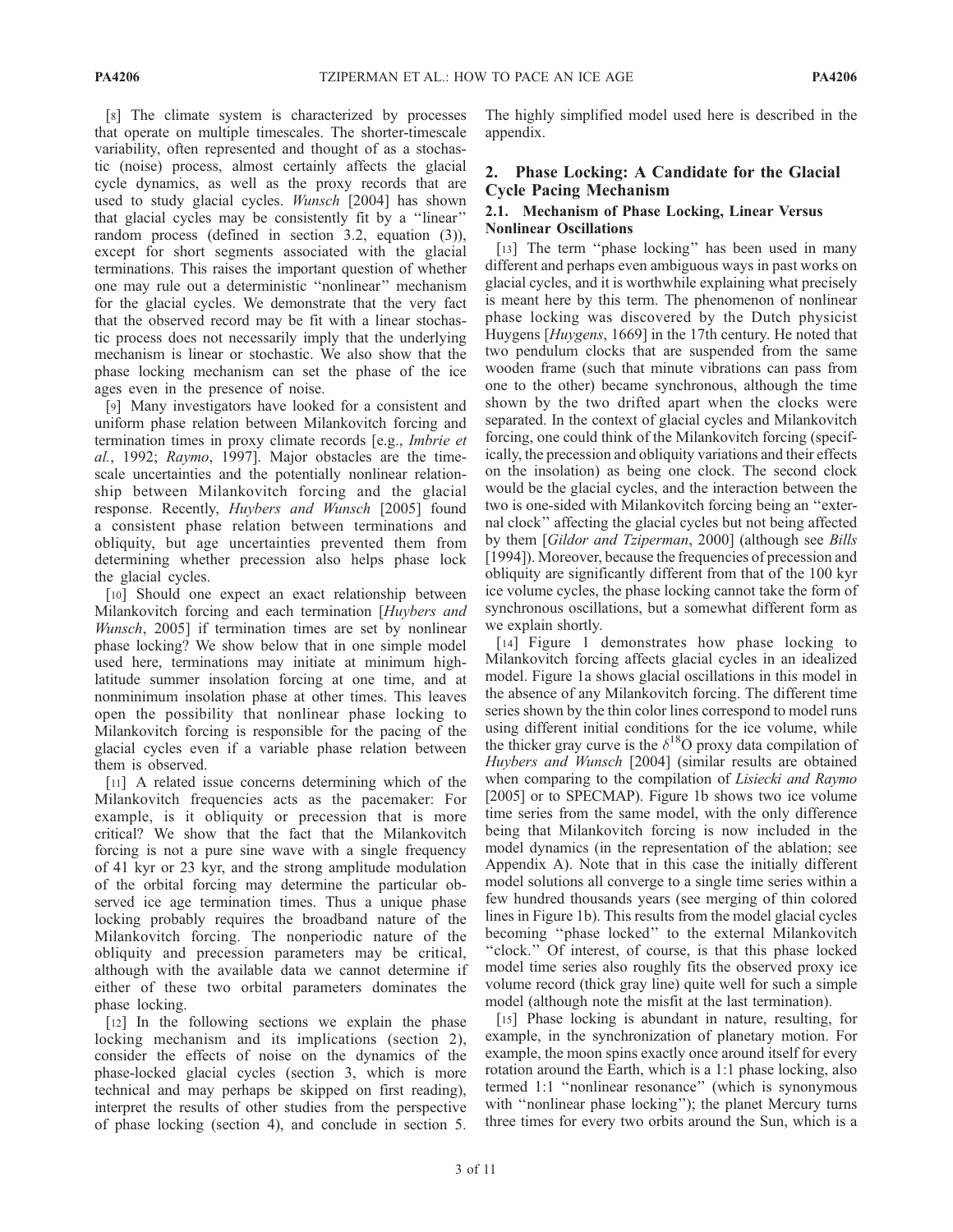2:3 nonlinear resonance. In general, if two oscillators are nonlinearly phase locked, their frequencies  $\omega_1$ ,  $\omega_2$  must be related as the ratio of some two integers  $p$  and  $q$ ,

$$
\omega_1/\omega_2 = p/q. \tag{1}
$$

Similarly, the oscillation and forcing periods are related as the inverse of equation (1). In the case of a linear resonance, the forcing frequency is equal to that of the oscillator,  $\omega = \omega_f$ , similarly to the case of a nonlinear resonance with  $p/q = 1/1$ , although the two cases are still distinct. Certain fireflies manage to flash exactly synchronously via a nonlinear phase locking; and there are numerous other examples varying from the atomic scale to planetary motion, to biological examples, to engineering examples [*Strogatz*, 2003]. A more technical description is given by Strogatz [1994], Schuster [1989] and Pikovsky et al. [2001]; Tziperman et al. [1995] discuss this issue in the context of ENSO and Kaspi et al. [2004] discuss the issue in the context of Heinrich events. Unfortunately, the term ''phase locking'' appears in the literature with many different meanings, not necessarily equivalent to the above. It is important to understand that when we use the term nonlinear phase locking we refer to a very specific mathematical phenomenon whose properties and implications are explored below.

[16] What are the conditions for nonlinear phase locking to occur? The most important one is that the oscillation mechanism must be nonlinear. An example of a ''linear'' oscillator is a simple pendulum undergoing small oscillations, described by the equation  $d^2x/dt^2 = \ddot{x} = -\omega^2x$ , which is completely linear in the model variable  $x(t)$ . The solutions of this equation are oscillations of the form  $x(t) =$ A cos( $\omega t + \phi$ ), with the amplitude, A, and phase,  $\phi$ , determined by the initial conditions (e.g., the strength of the initial push used to get it started). Note, in contrast, that the solution of the phase-locked nonlinear model shown in Figure 1b evolves to independence of the initial conditions. More important, the frequency of a linear oscillation ( $\omega$  in the above example) does not depend on the amplitude of the oscillation.

[17] A nonlinear oscillator, on the other hand, is one satisfying an equation that is nonlinear in the variable  $x(t)$ , such as  $\ddot{x} = -\omega^2 x - \varepsilon (x^2 - 1) \dot{x}$  (the Van der Pol equation), or  $\ddot{x} = -(g/\ell) \sin x$  (a pendulum under gravity g, composed of a rigid rod of length  $\ell$  with a rotation axis at one end and a mass attached to the other). These equations are both nonlinear in the variable x. The important property of such nonlinear oscillations for the purpose of the phase locking mechanism, is that they may change their period as function of their amplitude. In the case of the pendulum, for example, the period of the oscillation is longer when the oscillator makes larger swings.

[18] Phase locking also requires some friction or dissipation of which there is no lack in the climate system, from the friction associated with glaciers sliding over their bed to the viscosity affecting ocean currents etc. Dissipation ''erases'' the memory of the initial conditions and therefore allows the oscillations to phase lock as demonstrated by the two converging time series in Figure 1b. Our model is clearly too simple to be able to quantitatively estimate the amount of dissipation, and therefor cannot be used to estimate the time it would require for the glacial cycles to phase lock to the Milankovitch starting from some arbitrary initial conditions.

[19] An historically important example of a nonlinear oscillator is the model of Imbrie and Imbrie [1980] which may be written as

$$
dV/dt = (i(t) - V)/\tau(V), \qquad (2)
$$

where V is the land ice volume,  $i(t)$  is related to the Milankovitch summer insolation at 65N, and  $\tau(V)$  is a specified timescale for the growth and withdrawal of the land ice sheets, which is a function of the ice volume V and switches values depending on whether ice volume is increasing or decreasing. The right-hand side of (2) is nonlinear because  $\tau(V)$  switches values as function of the ice volume V. (Although such a model is sometimes referred to as ''piecewise linear,'' it is actually one of a class of nonlinear models.) The model of *Paillard* [1998] is also nonlinear for a similar reason.

[20] We have some idea of the nonlinearities in the equations governing the oceans, atmosphere, ice sheets and even vegetation dynamics [Claussen and Gayler, 1997]. However, we cannot determine which, if any, of these nonlinearities is the critical one. Nor can we determine if the nonlinearity must be that of the Van der Pol oscillator above, or the very different ''threshold'' nonlinearity of the Imbrie and Imbrie [1980] model, or the threshold nonlinearity of the stochastic model of Wunsch [2003], or of another form. In particular, we cannot differentiate between mechanisms which involve a nonlinearity throughout the glacial cycle, or mechanisms which invoke it only in the transition from accumulation to deglaciation phase.

#### 2.2. Role of the Nonperiodic Nature of Milankovitch Forcing and Glacial Period ''Quantization''

[21] Milankovitch forcing, as manifested for example by the 65N summer insolation, is not a simple periodic signal [*Melice et al.*, 2001], and this has interesting consequences for the phase locking mechanism. Figure 1c and Figure 1d contrast the model results when forced by a perfectly periodic 40 kyr forcing (an idealization of obliquity forcing) and when forced by the 65N summer insolation. There are two lessons to be learned from this comparison. The first is related to the observation that the phase-locked ice volume time series in this case (Figure 1c) has a period of 80 kyr. This is a special case of the nonlinear resonance condition (1). The phase-locked system (ice volume time series in our case) has a frequency  $\omega$  that is related to that of the forcing,  $\omega_f = 2\pi/40$  kyr, as the ratio of two integers,  $\omega/\omega_f = p/q$ . In the case of Figure 1c the period of the glacial oscillation is 80 kyr, which is precisely twice that of the specified forcing in that model run.

[22] Without the external periodic forcing, a nonlinear oscillator such as our model is characterized by a period  $\omega$ that does not satisfy (1) for nearly all parameter choices. The external forcing acts to change the amplitude of the oscillator, and because of its nonlinearity, the frequency is affected as well, such that the nonlinear resonance condition (1) is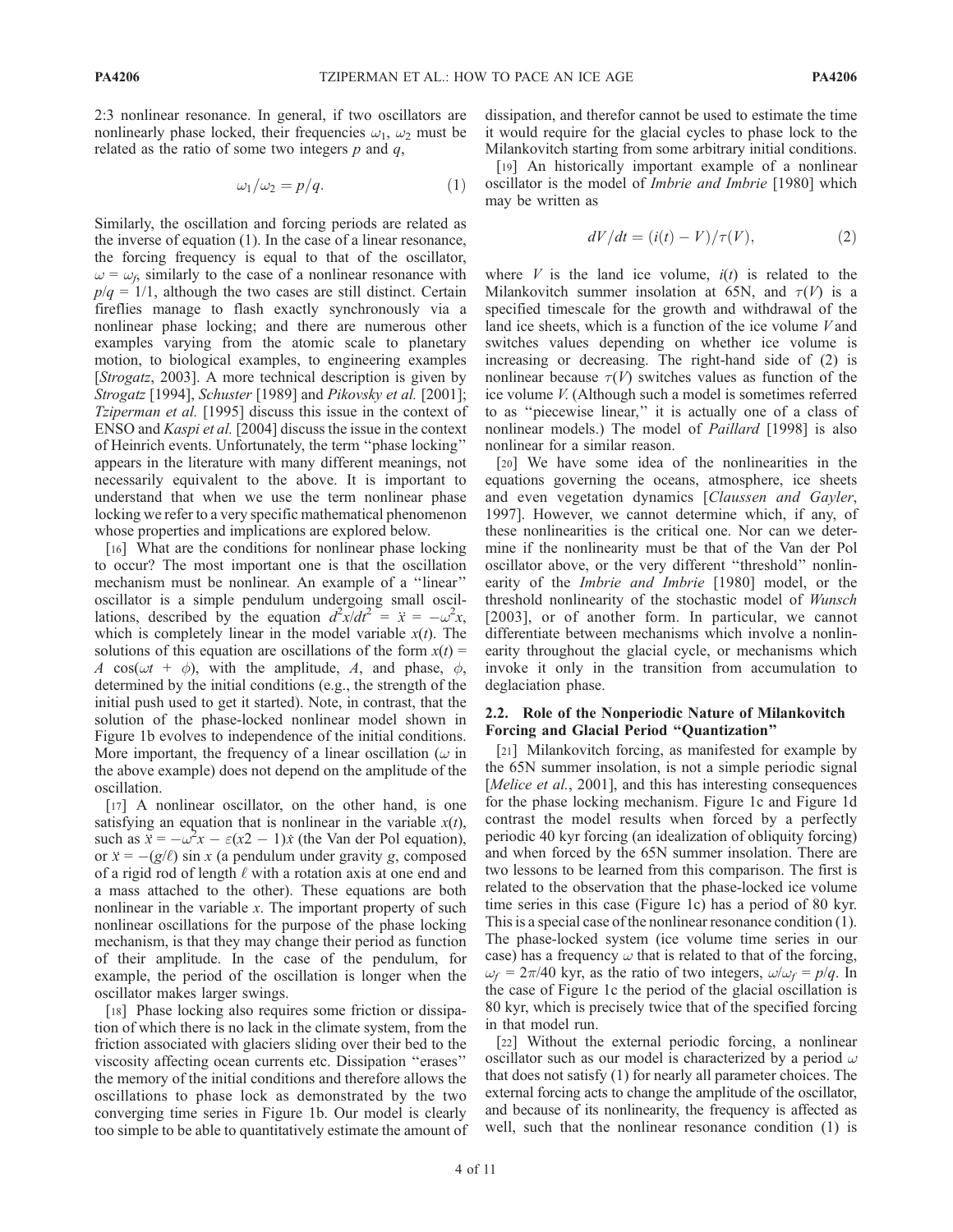satisfied. This result would not be possible in a linear oscillator forced by external periodic forcing.

[23] Raymo [1997] and Ridgwell et al. [1999] [see also Huybers and Wunsch, 2005] suggested that the glacial period is ''quantized'' into multiples of the precession or obliquity periods. The phase locking mechanism indeed provides an explanation for such a quantization. This result arises from the phase locking condition (1), which states precisely that the glacial oscillation period is quantized by that of the Milankovitch forcing. Had the relevant insolation period been exactly 20 kyr, for example, the glacial period could have been 80 kyr ( $p/q = 1/4$ ), 100 kyr (1/5) or 120 kyr (1/6). If the relevant insolation period is that of obliquity, 41 kyr, some of the possible phase locked glacial periods are 82 kyr  $(p/q = 1/2)$ , 102.5 kyr  $(p/q = 2/5)$  and 123 kyr  $(p/q = 1/3)$ .

[24] As the Milankovitch forcing is not perfectly periodic but contains several amplitude modulated frequencies, it is not clear whether the forcing frequency  $\omega_f$  to be used in (1) should only be that of obliquity, precession, or must retain all the frequencies present in the Milankovitch forcing. The amplitude modulations of the Milankovitch forcing can cause the  $p/q$  ratio to change from cycle to cycle. Note that in our model the period is constant in the absence of external Milankovitch forcing (Figure 1a). Adding a perfectly periodic forcing with a period of 40 kyr changes the glacial period to a constant 80 kyr. The phase locking to the nonperiodic Milankovitch 65N summer insolation (Figure 1b) results in the nonuniform glacial period (nonconstant  $p/q$ ) as observed. We conclude that the variations in the length of individual glacial cycles, and their seeming variable quantization by the precession and obliquity frequencies, may be due to the nonuniform character of the Milankovitch forcing. (These variations may also be due to stochastic forcing as discussed below.) Rial [1999] attributed the variations in the length of the glacial cycles to frequency modulation by the lowest frequency 1/413 kyr component of the eccentricity variations, but a physical component of the climate system capable of undergoing such frequency modulation remains elusive.

[25] The second important lesson to be learned from the model run forced by a pure sine wave (Figure 1c) is that the nonsinusoidal nature of the Milankovitch insolation time series is of major importance for the uniqueness of the phase locking. Note first that phase locking to a pure sine wave is not unique, unlike the locking to the modulated Milankovitch forcing. That is, when the model is forced by the pure sine wave, the different initial conditions for the ice volume converge to two different groups rather than just one. The reason is that the model forced by the pure sine wave is phase locked at  $p/q = 1/2$  in this case, but the model time series may adjust such that terminations happen at years  $T_0$ ,  $T_0$  + 80,  $T_0$  + 160,... or at years  $T_0$  + 40,  $T_0$  + 120,  $T_0$  + 200,... etc, where  $T_0$  is the relevant initial time. In other words, the nonuniqueness of the phase locking seen in Figure 1c occurs because shifting the forcing time series by 40 kyr results in exactly the same forcing. The nonperiodic nature of the Milankovitch forcing eliminates this nonuniqueness because shifting the Milankovitch forcing by 20 or 40 kyr results in a different time series. As a result, all initial conditions converge to the same model time series,

and termination times are uniquely determined by the Milankovitch forcing. The roughly 100 kyr glacial period in Figure 1 is intrinsic to the climate system, is not a response to direct eccentricity forcing, and is phase locked by the precession and obliquity periods.

#### 2.3. Phase Between Termination Times and Milankovitch Forcing

[26] *Raymo* [1997], *Ridgwell et al.* [1999] and others have suggested that termination times are linked to times of increase in Northern Hemisphere high-latitude summer insolation. Figure 2a shows all the terminations in our simple model during the past 800 kyr, superimposed (from the run shown in Figure 1b). Also shown is the Milankovitch forcing during each of these model terminations. The phase of the Milankovitch forcing is not the same during all terminations, and spans an approximately  $90^\circ$  interval. This is a result of the nonperiodic nature (amplitude modulation) of the Milankovitch forcing. When the insolation forcing is set to be periodic, there is a unique phase relation between the termination time and the Milankovitch forcing (Figure 2b).

[27] It is evident from the above discussion that it is not only the value of Milankovitch forcing prior to a termination that sets the time of the termination. If the maximum insolation is the only factor that sets the phase of the glacial cycles, we would expect a consistent phase between Milankovitch forcing and termination times. Instead, Milankovitch forcing seems to slowly nudge the model ice sheets (via the accumulation and ablation terms) throughout the cycle, and this way affect the glacial cycle amplitude. Because our model is nonlinear, its period is a function of the amplitude. The changes to the amplitude therefore result in changes to the length of individual glacial cycles in a way that causes different initial conditions to all phase lock to Milankovitch forcing. Different variations in the Milankovitch forcing during the different glacial cycles may result in varying phase relationships between Milankovitch forcing and ice volume during the different terminations.

#### 2.4. Which Orbital Parameter Is Responsible for the Phase Locking?

[28] So far we have used the high-latitude 65N summer insolation to represent the Milankovitch forcing. However, which part of the Milankovitch forcing is in fact critical: precession, obliquity [Huybers and Wunsch, 2005], or both? Is it the summer insolation, winter insolation, the insolation gradient with latitude, or the value at some specific latitude? We have run our simple model with precession and obliquity time series as the Milankovitch forcing instead of the full 65N summer insolation, and the results are shown in Figures 1d and 1e. By slightly tuning the model coefficients (most variables are changed by less than 10%), the results of either an obliquity forced or precession forced model run can be made to resemble the observed record. As with the forcing by 65N insolation, the oscillation is again not periodic because of the irregular character of the precession and obliquity parameters.

[29] We conclude that our model is too simple to deduce which element of the Milankovitch forcing is responsible for the phase locking. In any case, it is not clear that any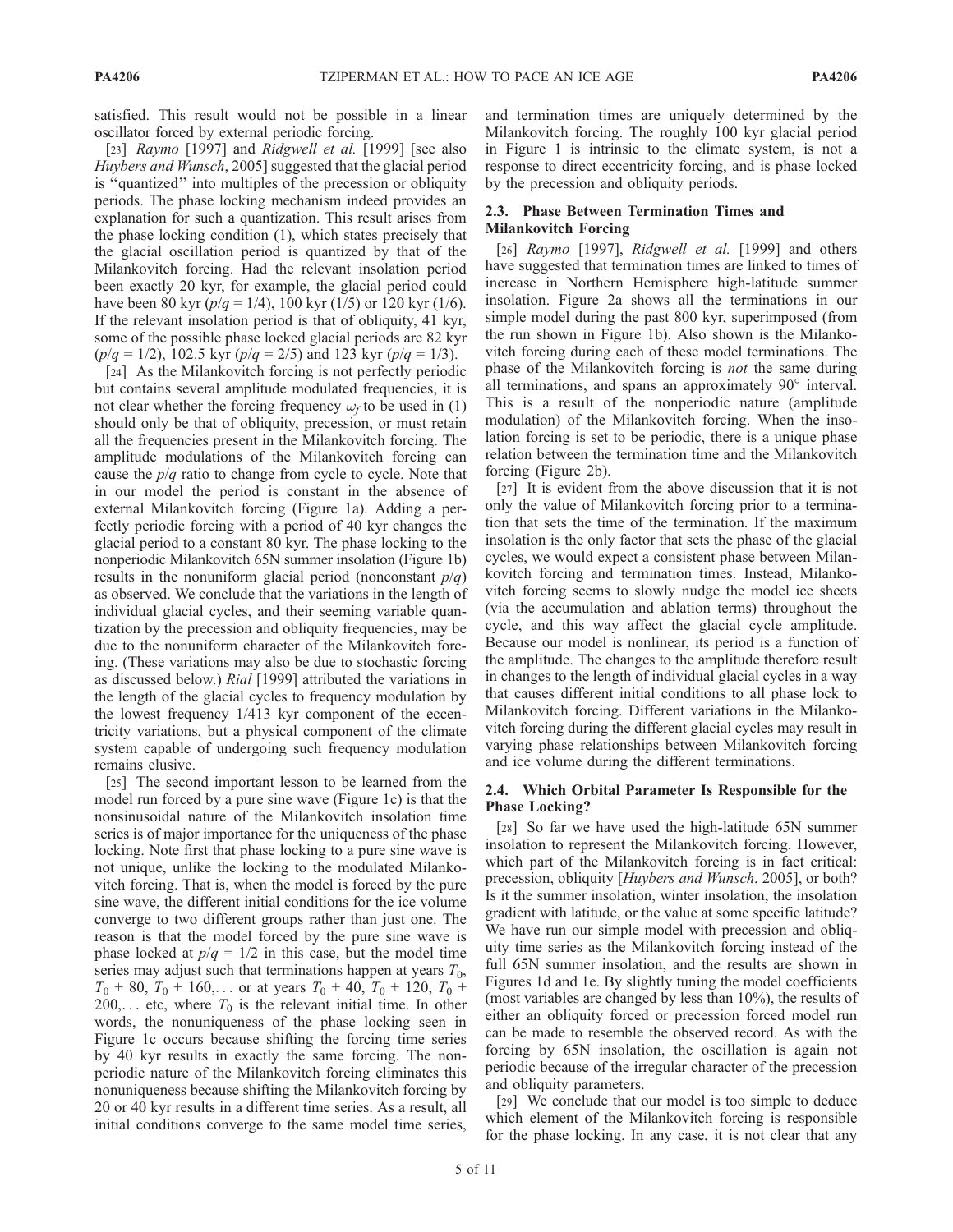

Figure 2. Phase of Milankovitch forcing during glacial terminations. Shown are superimposed model time series of ice volume versus time during model glacial terminations (top curves), shown with the Milankovitch forcing used to obtain these time series (bottom curves). The vertical dotted lines indicate the time of minimum insolation. (a) Terminations when the model is forced by Milankovitch summer radiation at 65N (Figure 1b). (b) Model run forced by a perfectly periodic 41 kyr signal (Figure 1c). The ice volume for the model forced by a purely periodic forcing is always in phase with the insolation forcing, while the nonperiodic Milankovitch 65N summer radiation has different phases during different model terminations.

single Milankovitch component is mainly responsible for the locking.

#### 3. Phase Locking in the Presence of Noise

[30] The climate system contains numerous processes that produce variability on all timescales and the shorter-timescale processes may perhaps best be treated as ''noise'' or stochastic forcing. For the phase locking mechanism to be relevant, it must be robust to a reasonable amplitude of noise (section 3.1). Milankovitch forcing is next shown to be able to phase lock the model glacial cycles even when the Milankovitch bands compose only a small portion of the total spectral power. Finally, we show that even when glacial cycle time series are well fit by a linear random process, we cannot rule out the possibility that the cycles are nonlinear and phase locked to Milankovitch forcing (section 3.2).

### 3.1. Can Milankovitch Forcing Phase Lock the Glacial Cycles in Spite of its Small Contribution to the Total Spectral Power?

[31] A possible challenge to the phase locking mechanism comes from the observation that in the late Pleistocene the total power at the Milankovitch bands of precession and obliquity is actually quite low [Wunsch, 2004] and does not exceed 15% or so. Is this observation consistent with the suggestion that Milankovitch forcing can phase lock and therefore pace the glacial cycles?

[32] Figure 1f shows several time series of model runs with different realizations of noise and different initial conditions. The times series are still phase locked to each other and to the proxy record, although the presence of noise causes them to occasionally diverge from each other, unlike those in Figure 1b. (Additional model time series with different initial conditions and different noise realizations make Figure 1f less legible, but demonstrate the same result.)

[33] Next, we consider the spectrum of a time series from such a model run (Figure 3). Following the same procedure used by Wunsch [2004], we find that the precession and Milankovitch bands account for only 18% of the total power, similar to the results found by Wunsch in an actual proxy record. (We use a somewhat more generous definition of the Milankovitch bands than used by Wunsch [2004], taking periods from 17 to 25 kyr for the precession, and 37 kyr to 45 kyr for obliquity.) This result indicates that Milankovitch forcing could be setting the phase of the glacial cycles via nonlinear phase locking even in the presence of the abundant noise in the climate system and even though Milankovitch bands account for only a small portion of the total spectrum.

[34] We cannot accurately calculate the amplitude of the noise that should be added to our simple model, because of the uncertainty in what this noise represents, how large it was during the glacial cycles, and because of the extreme simplicity of our model. The noise chosen is of a plausible amplitude, based on the observation that the model spectrum seems to have roughly the same power distribution between the different periods as observed for the proxies (compare Figures 3a and 3b). A detailed description of the noise form and amplitude may be found in Appendix A.

#### 3.2. Can We Distinguish Between a Linearly Driven Random Process and a Nonlinear Phase-Locked Scenario Using Proxy Time Series?

[35] Another observation, which may seem contradictory to the nonlinear phase locking mechanism, is that proxy records of the glacial cycles can be well fit by a linear Markov (autoregressive, AR) random process [*Wunsch*,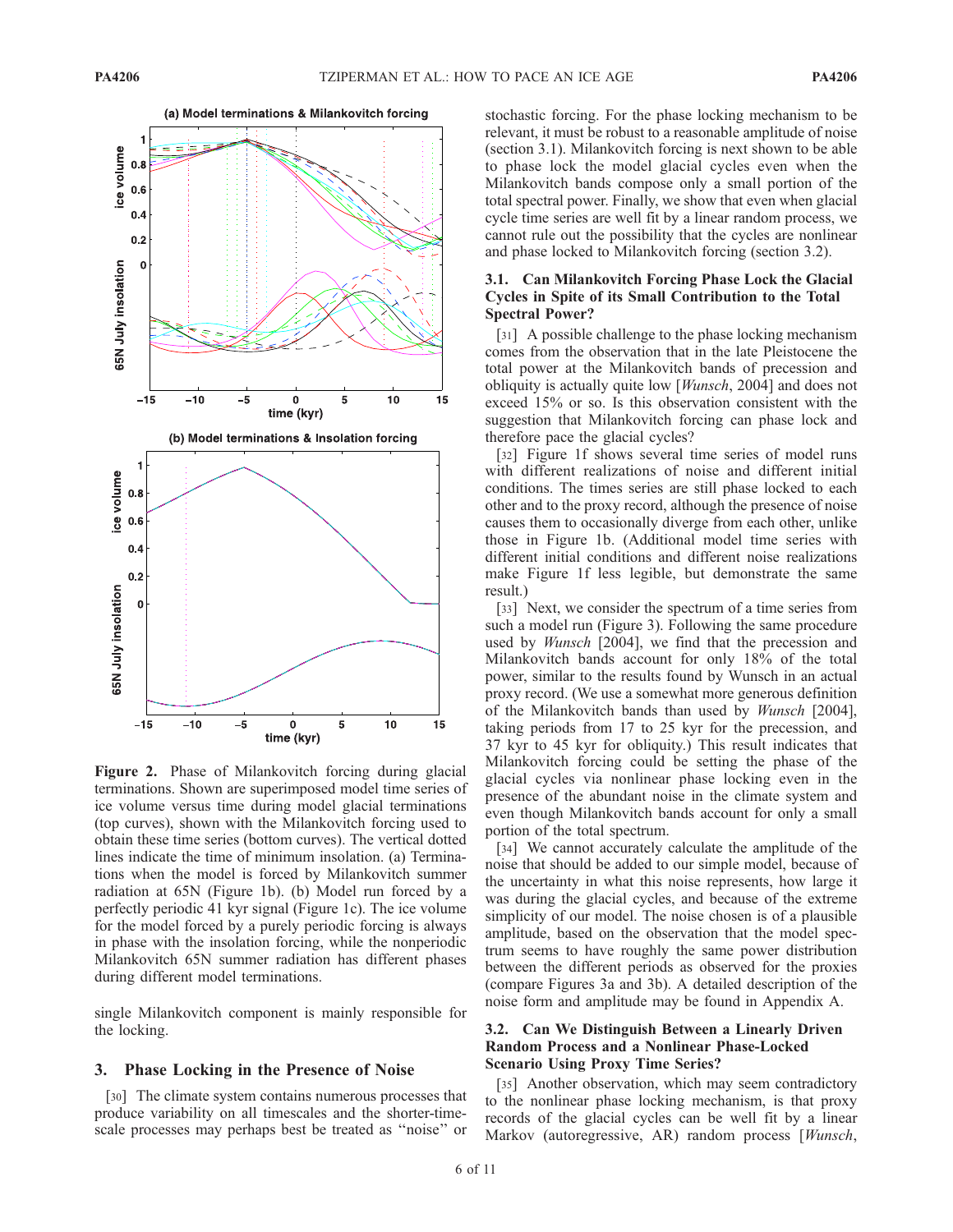2004]. An order-two AR process for the ice volume  $V(t)$ , for example, is defined to be the outcome of the equation

$$
V(t) = a_1 V(t - \Delta t) + a_2 V(t - 2\Delta t) + \theta(t)
$$
 (3)

where  $a_1$  and  $a_2$  are coefficients determined from fitting this equation to the proxy record for land ice volume, and  $\theta(t)$  is a white noise (random) forcing term (see Appendix A). This equation can be stepped forward in time steps of  $\Delta t = 1$  kyr to calculate the ice volume at a time  $t$  from that at the two previous steps.

[36] That such a linear equation provides a good fit to the glacial cycles indicates that the proxy records of the glacial cycles are consistent with the assumption that these cycles are a random linear process driven by noise. One wonders whether this implies that phase locking, a deterministic and nonlinear mechanism, is inconsistent with the observations.

[37] Figure 4a shows the fit of an  $AR(2)$  process to a model time series such as those in Figure 1d; much of the structure remains in the disturbance series  $\theta(t)$ . While the innovations (residuals) from the fit (Figure 4b) whose histogram is shown in Figure 4c do not satisfy the formal requirements of a white noise process (the Akaike criterion suggests that a 10th-order AR process would be required), they are reasonably close. It seems therefore that a phase locked model solution that is deterministic and selfsustained, but with some additive noise, can pass the tests applied by Wunsch [2004] to the proxy time series. We conclude that these tests may not be able to rule out the possibility that the observed ice volume proxy record is phase locked to Milankovitch forcing.

#### 4. Discussion

[38] Because of the robustness of the phase locking mechanism, the underlying mechanism responsible for the existence of the glacial cycles is not well constrained by the observed ice volume record. The proxy record can be fit using glacial cycle models that are based on jumps between multiple equilibria [*Paillard*, 1998], but explanations such as explored here, not based on such jumps, produce an equally good fit. Nonlinear phase locking is effective within mechanisms in which  $CO<sub>2</sub>$  variations drive the cycles [Saltzman, 2001] but also when  $CO<sub>2</sub>$  variations only amplify the glacial amplitude [Gildor et al., 2002]. The phase locking mechanism can work with a variety of nonlinear mechanisms for glacial terminations [e.g., Yoshimori et al., 2001] and for the ice ages. These very different scenarios and many others all result in a good fit to ice volume records. The edifice of particular physical mechanisms, while interesting, obscure the simpler point that the models actually fit the proxy record because they are phase locked to the Milankovitch forcing. Figuring out the correct glacial mechanism will require more than just a good fit to ice volume record.

[39] That our model displays  $\sim$ 100 kyr glacial oscillations even in the absence of Milankovitch forcing (i.e., our oscillations are ''self-sustained''), is not essential for the nonlinear phase locking mechanism. The phase locked models of Imbrie and Imbrie [1980] and Paillard [1998],



Figure 3. Spectrum of ice volume time series for (a) model driven by 65N insolation and noise and (b) proxy record (see text for details). The 100, 41, 23, and 19 kyr periods are indicated by the vertical arrows. Note that the total power explained by the Milankovitch bands is small, yet in this model the Milankovitch forcing still sets the phase of the cycles (i.e., the time of the terminations).

for example, would display no variability in the absence of Milankovitch forcing. The models of Saltzman [2001] and Huybers and Wunsch [2005] were also self-sustained and phase locked to Milankovitch forcing, hence their good fit to the ice volume proxy record. Phase locking may have played a role in the 41 kyr glacial oscillation prior to the mid-Pleistocene transition [Ashkenazy and Tziperman, 2004], although dating difficulties make it more difficult to investigate the relative timing of terminations and Milankovitch forcing then.

[40] That glacial cycles are phase locked to Milankovitch forcing, and that this enables a good fit to the observed ice volume record, was already realized by Saltzman et al. [1984, p. 3387] who asked:

[41] "How does small amplitude periodic forcing control phase in a complex nonlinear oscillatory system, and is there a good physical interpretation for this phase locking phenomenon?''

[42] These authors recognized the important role played by Milankovitch forcing as elaborated by Gildor and Tziperman [2000] and here. The model of Saltzman and Verbitsky [1994] was nonlinearly phase locked, yet they write (p. 774)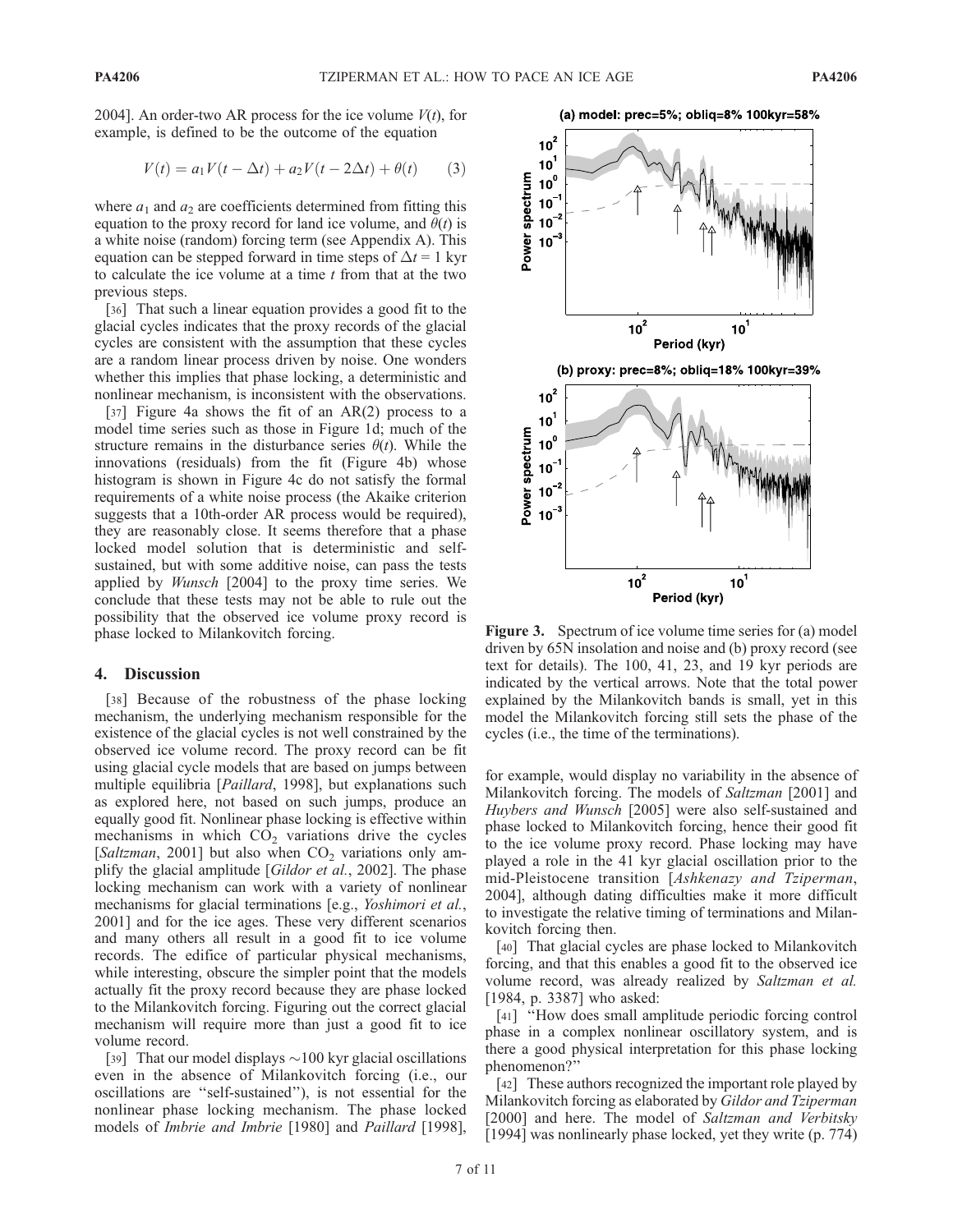

Figure 4. A stochastic model fit to the phase-locked result of the model. (a) Autoregressive (AR)(2) fit (solid green) to the model time series (black dash). (b) Innovations (residuals) of the fit ice volume model time series. (c) Histogram of the innovations showing that they are nearly Gaussian. One may conclude that a good fit of proxy ice volume time series by a random process does not necessarily rule out that the underlying process is not self-sustained and phase locked.

[43] "The chronology for this 100 kyr period cyclic behavior is set by the Milankovitch forcing which imposes a ''phase lock'' on the cycle by constructive interference of the maximum (and minima) in high-latitude incoming radiation of near 20- and 40-kyr period with maximum (and minima) of  $CO<sub>2</sub>$  of near 100-kyr period."

[44] This explanation of the phase locking is different from the mechanism presented here. An ''interference'' is normally a linear phenomenon in which two time series are superimposed without affecting each other. This is in contrast to the nonlinear phase locking mechanism in which the external Milankovitch forcing affects the amplitude and thus the period of the glacial oscillations to satisfy the nonlinear resonance condition (1), rather than just superimposing a 20 and 41 kyr signal on the glacial oscillations.

[45] *Hyde and Peltier* [1985, 1987] have also realized many of the characteristics of nonlinear phase locking, including insensitivity to initial conditions. They suggest, though, that the glacial period must be a multiple of the forcing period, rather than the more accurate and general condition of equation (1). More importantly, like many other studies mentioned above, they proceed to suggest that the fit to the ice volume record serves to validate their model mechanism, while we conclude that this, unfortunately, is not the case.

[46] Understanding how Milankovitch forcing sets the phase of the glacial cycles via the nonlinear phase locking mechanism contributes significantly to the understanding of glacial cycle dynamics. It can provide the ''pacemaker'' mechanism via the dependence of the period of a nonlinear oscillator on its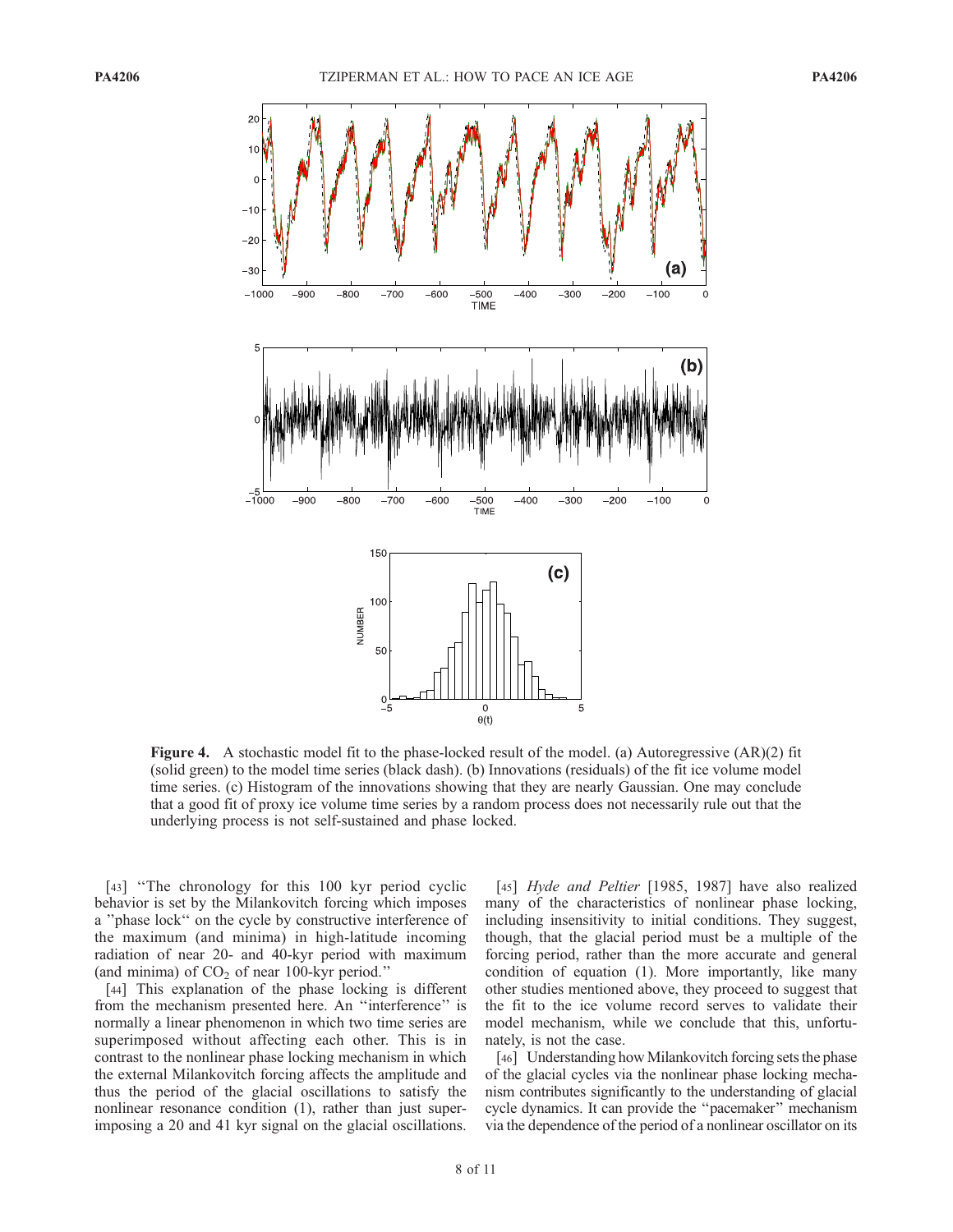amplitude; it predicts the ''quantization'' of the glacial period via the nonlinear resonance condition (equation (1)); and it reveals why very different glacial mechanisms and models are all able to fit the ice volume record.

[47] Nonlinearity in proxy glacial time series has been identified in many previous studies of both the 100 kyr cycles and the 41 kyr cycles [Hagelberg et al., 1991, 1994; Rial, 1999, 2004; Rial and Anaclerio, 2000; Huybers and Wunsch, 2004; Ashkenazy and Tziperman, 2004]. See also the reviews by Hinnov [2000] and Elkibbi and Rial [2001] and references therein, including a discussion of the glacial cycle mechanism relying on the nonlinear production of combination tones of the precession orbital forcing [Le-Treut and Ghil, 1983]. Note that the glacial mechanisms suggested by these papers are different from, although sometimes related to, the phase locking mechanism examined here. *Hagelberg et al.* [1994], for example, suggested that the 100 kyr cycles may be explained as a linear resonance of the climate system with eccentricity forcing. Such a resonance was also proposed by Imbrie et al. [1993] to support the hypothesis that the 100 kyr cycles are a response to eccentricity forcing, and in order to explain the absence of 400 kyr variability in the climate record. We emphasize that the phase locking mechanism discussed in this paper for the pacing of the glacial cycles is not based on the amplification of the 100 kyr eccentricity forcing, but rather relies on the obliquity and precession Milankovitch forcing.

[48] One element of the late Pleistocene  $\delta^{18}$ O record we do not discuss is the nature of the continuum away from the Milankovitch bands [Huybers and Curry, 2006]. While the source of the observed continuum of spectral climate response is beyond the scope of the present paper, it is useful to keep in mind that its presence would need to be explained as part of a satisfactory glacial theory.

#### 5. Conclusions

[49] We have investigated some implications of the phase locking mechanism as a possible pace maker for the glacial cycles [Gildor and Tziperman, 2000]. The model we have used is not realistic and is not meant to accurately represent the glacial cycle dynamics. Rather, our objective was to demonstrate the plausibility of Milankovitch insolation variations setting the phase (e.g., termination times) of the glacial cycles via the mechanism of nonlinear phase locking. This mechanism is effective regardless of the specifics of the model [e.g., Pollard, 1982; Berger and Loutre, 1996; Saltzman et al., 1984; Hyde and Peltier, 1987; Maasch and Saltzman, 1990; Saltzman and Verbitsky, 1994; Paillard, 1998; Gildor and Tziperman, 2000; Ashkenazy and Tziperman, 2004; Huybers and Wunsch, 2005] or of the glacial mechanism itself. The only required condition is that the glacial mechanism is nonlinear, as explained above. A good fit to the ice volume record should therefore not be taken as an indication that the glacial mechanism used in any of these models is necessarily correct, but only that the model is nonlinearly phase locked to Milankovitch forcing. This also suggests that the actual glacial cycles may also be similarly nonlinearly phase locked to the Milankovitch forcing.

[50] We found that the phase locking mechanism has several interesting additional implications:

[51] 1. Phase locking may be effective despite the presence of abundant noise in the climate system.

[52] 2. Phase locking can occur because of precession and obliquity variations. Eccentricity may be important only indirectly, in modulating the higher frequency Milankovitch forcing.

[53] 3. Phase locking tends to result in a quantization of the glacial period into multiples of the precession or obliquity frequencies [Raymo, 1997; Huybers and Wunsch, 2005] via the nonlinear resonance condition of equation (1).

[54] 4. The nonsinusoidal nature of the Milankovitch forcing (that is, the modulation of the amplitude of the precession and obliquity parameters) can account for varying glacial periods, and may uniquely determine the timing of glacial terminations.

[55] These findings suggest that the ice ages problem is effectively divided into two separate sub problems: the first is explaining the phase or timing of the cycles, and the second is finding the physical mechanism that gives rise to these cycles. We believe that nonlinear phase locking provides a good framework for understanding the first problem, even if the second is still far from being resolved.

[56] Identifying nonlinear phase locking dynamics merely by analyzing proxy ice volume time series is difficult. With only eight 100 kyr cycles, making a statistical differentiation between linear, stochastically driven cycles, and nonlinear phase locked cycles, is a challenging task. It is possible that more realistic, three-dimensional, models with less scope for tuning, in conjunction with many more, geographically distributed, proxy records will eventually permit the rejection of different mechanisms and models. It is simple, though, to see that nonlinear phase locking is active in a given model: the nonlinear resonance condition (1) when the model is driven with some pure frequency, and the convergence of different initial conditions to a single time series are all that is needed to verify that the model is phase locked by this mechanism.

[57] Nonlinear phase locking provides a simple and robust description of how Milankovitch forcing could pace the glacial cycles. In this light, the ''pacemaker'' analogy used by *Hays et al.* [1976] seems exceptionally insightful.

### Appendix A: Model Description

[58] The simple model used in this paper is that of Ashkenazy and Tziperman [2004]. The model ice volume freely oscillates when not forced by Milankovitch forcing, at a period that is just over 100 kyr. The mechanism of the oscillation is the sea ice switch mechanism of Gildor and Tziperman [2000]. The specifics of the mechanism as well as the fact that it is self-sustained are not relevant, as the main message of this paper is that the timing of the terminations is set by nonlinear phase locking regardless of the glacial cycle mechanism.

[59] Assume changes to Northern Hemisphere ice volume  $V$  to be due to the difference between net snow precipitation over land  $P$  and total ablation  $S$  (melting, ice sheet surges,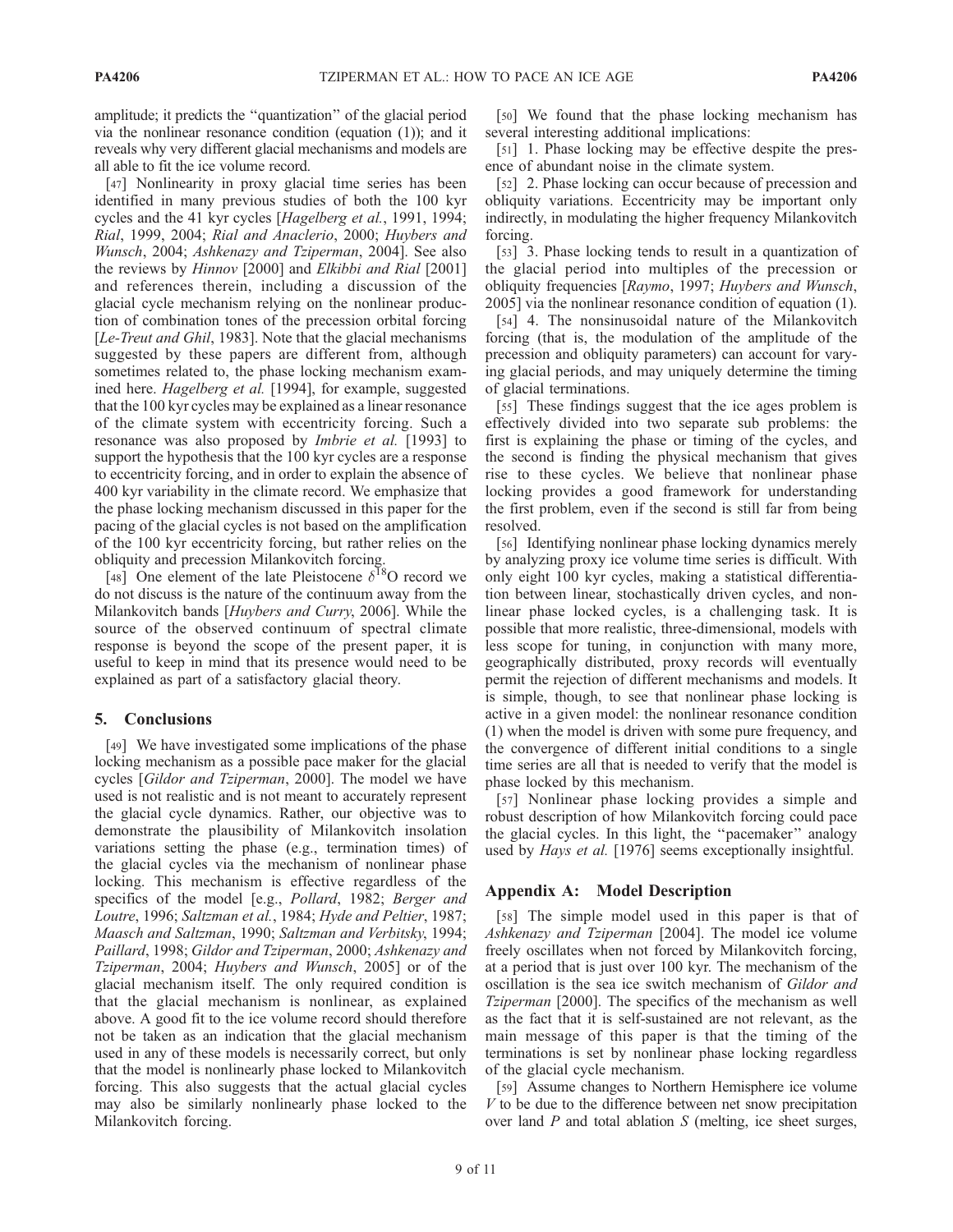wind erosion etc.). The ablation is assumed to be composed of a constant factor  $S_0$  plus terms that depend on Milankovitch forcing and possibly on some random noise process  $\nu(t)$ ,

$$
S = S_0(1 + \nu(t)) + S_M I(t), \tag{A1}
$$

where  $I(t)$  is the July insolation at 65°N [Berger and Loutre, 1991] (or the time series of obliquity or precession parameters, or a purely periodic 40 kyr signal in some of our model runs) normalized to zero mean and unit variance (and filtered using the same procedure used by Paillard [1998] for runs in Figures 1b and 1f);  $S_M$  is a constant.

[60] We also assume that accumulation rate  $P$  is small for large ice volume and large for small ice volume because of the temperature precipitation feedback [Källén et al., 1979; Ghil, 1994]. A simple formulation of accumulation reducing with ice volume is of the form  $P(\text{no sea ice}) = p_0 - kV$ , where  $p_0$  and k are constants:  $p_0$  is the precipitation rate when the ice sheets are completely melted and  $k$  is the growth rate constant of the ice sheet.

[61] Following *Gildor and Tziperman* [2000] we assume that when the ice volume reaches a certain specified maximal ice volume  $V_{\text{max}}$ , the atmospheric temperature becomes sufficiently low such that a significant sea ice cover rapidly forms and atmospheric temperature drop. Precipitation over land ice then reduces very sharply, and thus accumulation in the presence of sea ice may be written as  $P(\text{with sea ice}) = (p_0 - kV)(1 - a_{si-on})$ . This reduced accumulation in the presence of sea ice results in land ice withdrawing. When land ice volume drops below a certain minimal ice volume  $V_{\text{min}}$  (resulting in warming due to ice albedo feedback) the sea ice melts rapidly and precipitation returns to its original rate without sea ice.

[62] Finally, combining the above expressions for the ablation and accumulation, the ice volume mass balance may be written as

$$
\frac{dV}{dt} = [(p_0 - kV)(1 - a_{si})] - [S(1 + \nu(t)) + S_M I(t)],
$$
\n(A2)

where the first term in square brackets on the right-hand side is the accumulation, the second is the ablation;  $a_{si}$  is the relative area of the sea ice  $(a_{si} = a_{si-on} > 0$  when sea ice is "on" and  $a_{si} = 0$  when sea ice is "off").

[63] The model is nonlinear because of the dependence of the sea ice area  $a_{si}$  on the ice volume at the two threshold points  $V_{\text{max}} = 45e6 * \text{km}3$  and  $V_{\text{min}} = 3e6 * \text{km}3$ . The other model parameters are  $a_{si-on} = 0.46$ ,  $p_0 = 0.26$  Sv,  $k = 0.70/$ (40 \* kyr),  $S = 0.23$  Sv, and  $S_M = 0.03$  Sv. When noise is included in the model  $\nu(t) = \nu(n\Delta t)$  is set to a simple firstorder Markov process with an amplitude of 0.04 and a correlation time of 3 kyr. That is,

$$
\nu_n = R * \nu_{n-1} + \sqrt{1 - R^2} * \theta_n;
$$
 (A3)

where  $R = \exp(-\Delta t/3 \text{ kyr})$  and  $\theta_n$  is a white noise with zero mean, such that  $\langle \theta_n \theta_m \rangle = 0.042 \delta_{nm}$  and  $\delta_{nm}$  is the Kronecker delta. For the run shown in Figure 1b the ratio of the Milankovitch forcing variance to the noise variance is near four to one. Additionally, a second similar noise term is added to model time series once the integration is complete, with an amplitude of  $0.05V_{\text{max}}$ . This second noise term represents measurement noise and other non-ice-volume effects on the proxy time series.

[64] The parameters for the model run in Figure 1d are  $V_{\text{max}} = 49.5e6 * \text{km}3$ ,  $V_{\text{min}} = 3.00e6 * \text{km}3$ ,  $a_{\text{si-on}} = 0.34$ ,  $p_0 =$ 0.22 Sv,  $k = .91/(40 * \text{kyr})$ ,  $S = 0.17$  Sv, and  $S_M = 0.023$  Sv. Parameters for Figure 1e are  $V_{\text{max}} = 33.3e6 * \text{km}3$ ,  $V_{\text{min}} =$ 3.00e6 \* km3,  $a_{si-on} = 0.16$ ,  $p_0 = 0.28$  Sv,  $k = 1.3/(40$  \* kyr),  $S = 0.24$  Sv, and  $S_M = 0.02$  Sv.

[65] Acknowledgments. We are grateful to David Lea and to an anonymous reviewer and an Associate Editor for their most constructive and helpful comments. E.T. is funded by NSF Paleoclimate program, grant ATM-0455470 and by the McDonnell Foundation. P.H. is supported by the NOAA Postdoctoral Program in Climate and Global Change. C.W. is supported by the National Ocean Partnership Program (NOPP). M.E.R. is supported by NSF grant ATM-0455328.

#### References

- Ashkenazy, Y., and E. Tziperman (2004), Are the 41 kyr glacial oscillations a linear response to Milankovitch forcing?, Quat. Sci. Rev., 23, 1879 – 1890.
- Berger, A., and M. F. Loutre (1991), Insolation values for the climate of the last 10 million years, *Quat. Sci. Rev.*, 10, 297-317.
- Berger, A., and M. F. Loutre (1996), Modeling the climate response to astronomical and  $CO<sub>2</sub>$ forcing, C. R. Acad. Sci., Ser. IIa Sci. Terre Planetes,  $323$ ,  $1 - 16$ .
- Bills, B. (1994), Obliquity-oblateness feedback: Are climatically sensitive values of obliquity dynamically unstable, Geophys. Res. Lett.,  $21(3)$ ,  $177 - 180$ .
- Claussen, M., and V. Gayler (1997), The greening of the sahara during the mid-Holocene:

Results of an interactive atmosphere-biome model, Global Ecol. Biogeogr. Lett., 6(5),  $369 - 377$ .

- Elkibbi, M., and J. Rial (2001), An outsider's review of the astronomical theory of climate: Is the eccentricity-driven insolation the main driver of the ice ages?, Earth Sci. Rev., 56,  $161 - 177$
- Ghil, M. (1994), Cryothermodynamics: The chaotic dynamics of paleoclimate, Physica D, 77, 130 – 159.
- Gildor, H., and E. Tziperman (2000), Sea ice as the glacial cycles climate switch: Role of seasonal and orbital forcing, Paleoceanography,  $15, 605 - 615.$
- Gildor, H., E. Tziperman, and R. J. Toggweiler (2002), The sea ice switch mechanism and gla-

cial-interglacial  $CO<sub>2</sub>$  variations, Global Biogeochem. Cycles, 16(3), 1032, doi:10.1029/ 2001GB001446.

- Hagelberg, T., N. Pisias, and S. Elgar (1991), Linear and nonlinear couplings between orbital forcing and the marine  $\delta^{18}$ O record during the late Neogene, Paleoceanography, 6, 729 – 746.
- Hagelberg, T., G. Bond, and P. DeMenocal (1994), Milankovitch band forcing of sub-Milankovitch climate variability during the Pleistocene, Paleoceanography, 9, 545-558.
- Hays, J. D., J. Imbrie, and N. J. Shackleton (1976), Variations in the Earth's orbit: Pacemakers of the ice ages, Science, 194, 1121 – 1132.
- Hinnov, L. A. (2000), New perspectives on orbitally forced stratigraphy, Annu. Rev. Earth Planet. Sci., 28, 419 – 475.